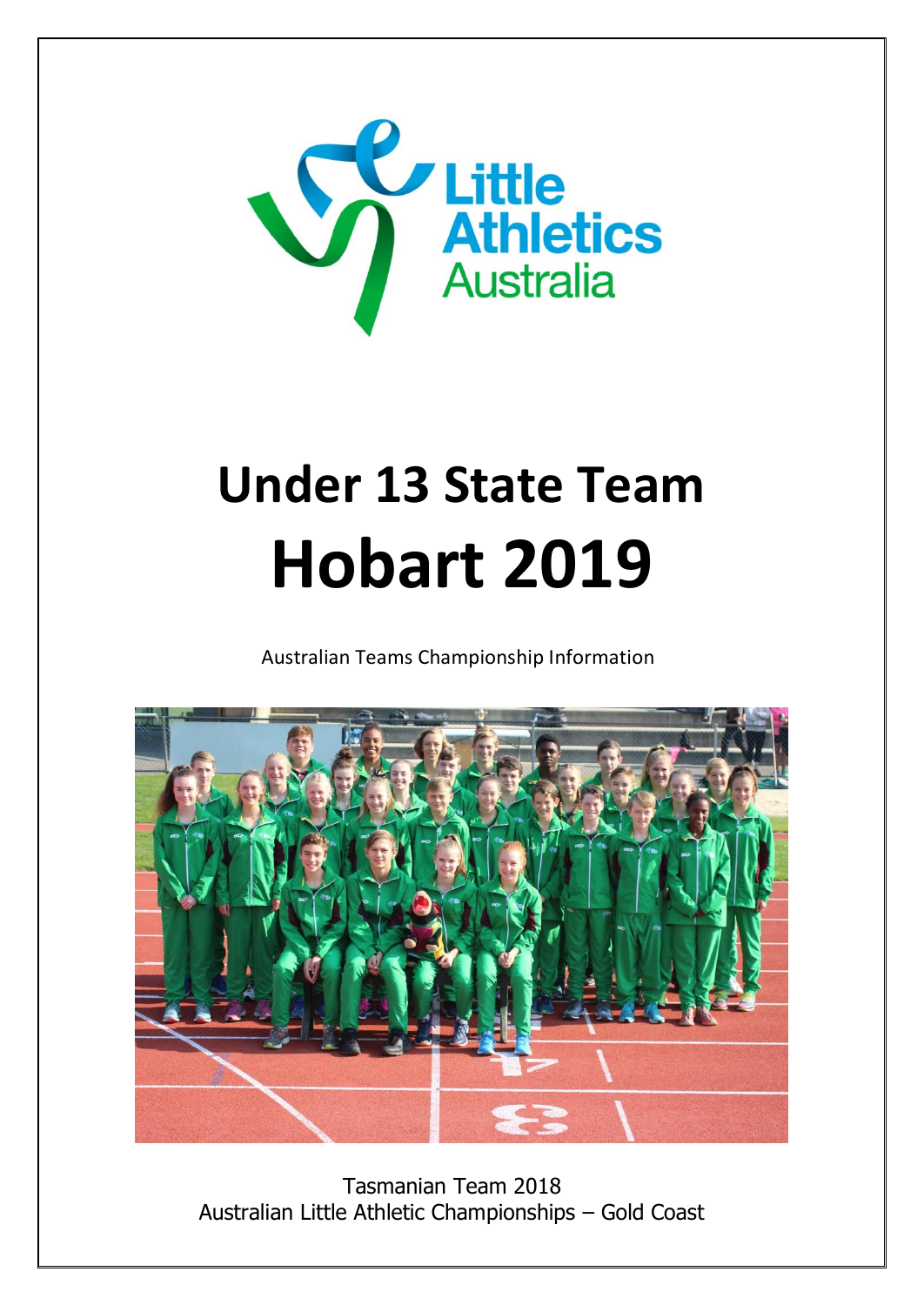# **State Team Information**

# Season 2018/2019

One of the greatest achievements of any child in any sporting activity is to be selected in a State Team.

In an effort to avoid any confusion by athletes and parents regarding the State Team, the LATas Board advise the following in relation to the 2019 State Team.

# **NUMBER OF ATHLETES**

Where possible, a complete team of 32 Under 13 athletes will be to participate in the Australian Teams Championships to be held in Hobart in April 2019. The team will stay in the Team Accommodation in Hobart from Thursday 25 April until Monday 29 April, with the championships being held on Saturday 29 and Sunday 28 April 2019.

### **ELIGIBILITY**

All Tasmanian Little Athletes born between  $1<sup>st</sup>$  October 2005 –  $31<sup>st</sup>$  December 2006 and registered for the 2018-2019 season are eligible for selection, provided the following requirements are met:

- Athletes should demonstrate that their priorities and loyalties are with their Little Athletic Club and Centre.
- They should compete at two LATas State conducted Meetings.
- They should have earned their 25 event Badge.
- It is recommended that athletes attend the LATas Coaching Camp.
- All athletes who have nominated for selection in the Under 13 State team should be present at the State Individual Championships for the announcement of the team. (The chairman of selectors must be advised of non-availability due to injury/sickness. This will be taken into account by the selection committee).

#### **WITHDRAWAL of Nomination**

Athletes wishing to withdraw their nomination must do so by 12 noon on the Friday prior to State Individual Championships.

#### **SELECTION**

#### **(a) Performance Information**

Centres forward to the Chairperson of Selectors, information on weekly performances at Centre level. Results of Little Athletes at senior level will not be taken into consideration.

#### **(b) Number of Events**

At the Australian Little Athletic Championships, Athletes are permitted to compete in no more than four (4) events, which may include a relay, if selected in that event. Athletes may be selected for one event only.

# **(c) Standards**

It should be remembered that Athletes are required to be part of a Team Event on a point scoring basis as a first priority.

Athletes **will not** be selected merely to make up the numbers. State Team Selectors will endeavour to select Team Members who will in their major event, perform in the top eight based on previous results by U13's in other States.

Note: Gold medal winners are not automatically selected.

#### **(d) Event Selection**

State Team Selectors recommend to the State Team Coaches, events for each athlete. This may change depending on the make up of the Team. Athletes may be required to compete in less preferred events and this decision must be complied with.

#### **(e) Co-Operation**

The athlete's attitude, behaviour and ability to co-operate with others will be taken into account by the Selectors.

#### **Failure to comply with these guidelines may lead to an athlete's expulsion from the team.**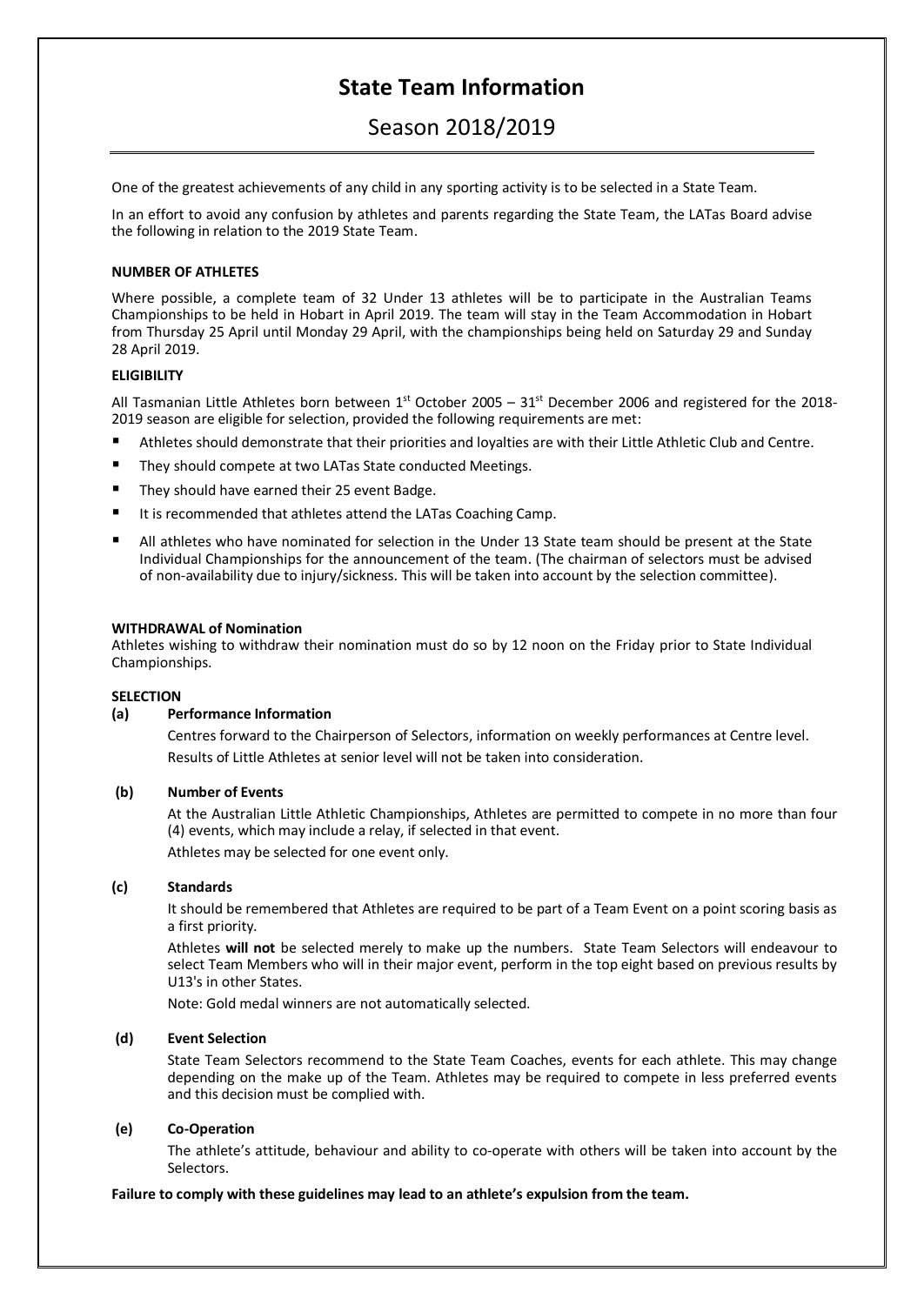#### **TEAM ANNOUNCEMENT**

The State Team will be announced as soon as possible following the completion of the Under 13 competition at the State Individual Championships.

The State Team Selection Panel's decision on the Team Membership will be final and no correspondence will be entered into.

#### **COMMITMENT**

As part of the State Team, ALL athletes selected are required to show their COMMITMENT to Team functions and competition training.

#### **OTHER SPORTING ACTIVITIES**

Full disclosure of all other sporting commitments between the date of selection and the departure date MUST be disclosed to the State Team Coach.

#### **TEAM LEVY**

The State Team levy for 2019 will be \$1,300 (this is well below the actual cost).

This Levy is the sole responsibility of the parent, however assistance may be given by the athlete's Centre, Local Council or community.

The payment is due in full no later than the  $31<sup>st</sup>$  March. If payment is not made in full and no acceptable arrangements made, the athlete may be withdrawn from the team.

Contact your team manager if this is an issue for you.

Please note that no parent or Centre is to approach a National or State Sponsor requesting assistance for athletes to attend the ALACs.

#### **TEAM TRAINING**

All Team Training sessions are under the direction of the State Coach.

Athletes are required to attend all training sessions, unless prior permission is granted by the State Team Coach.

Training normally commences during the second week after State Championships and continues until the weekend prior to departure.

## **ATHLETE'S PERSONAL COACHES**

Personal Coaches may not be used at State Team Training sessions. The State Coach may request assistance from some of the personal Coaches to help in the training of all members of the State Team.

## **TEAM OFFICIALS**

A minimum of two State Coaches and two Team Managers are selected by the LATas Board from nominations received. All Team Officials are totally accountable to the LATas Board for their actions, and must have a current Working with Children Check.

It is the Team Officials responsibility to ensure the total well-being of the Team Members.